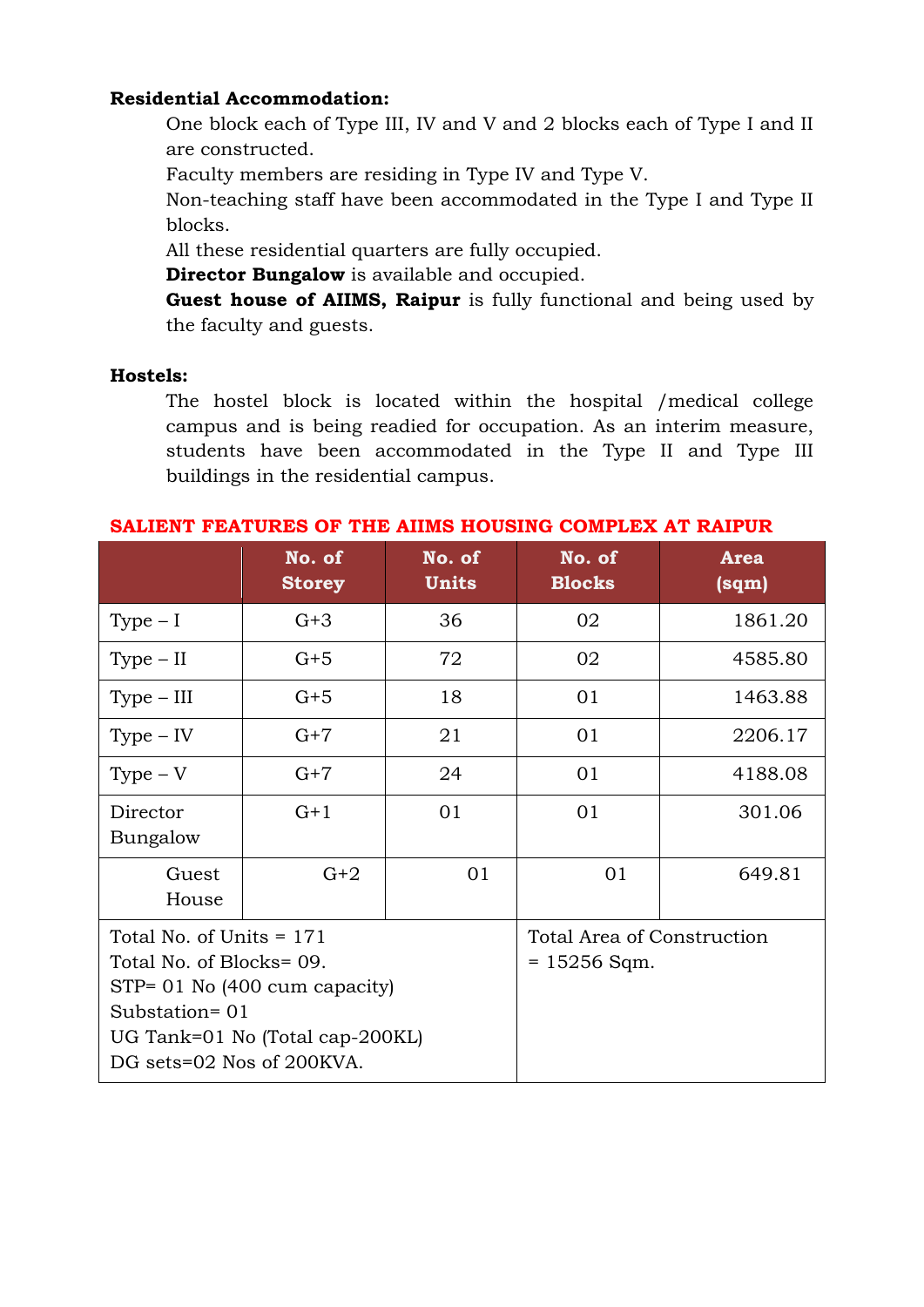### **RESIDENTIAL COMPLEX**